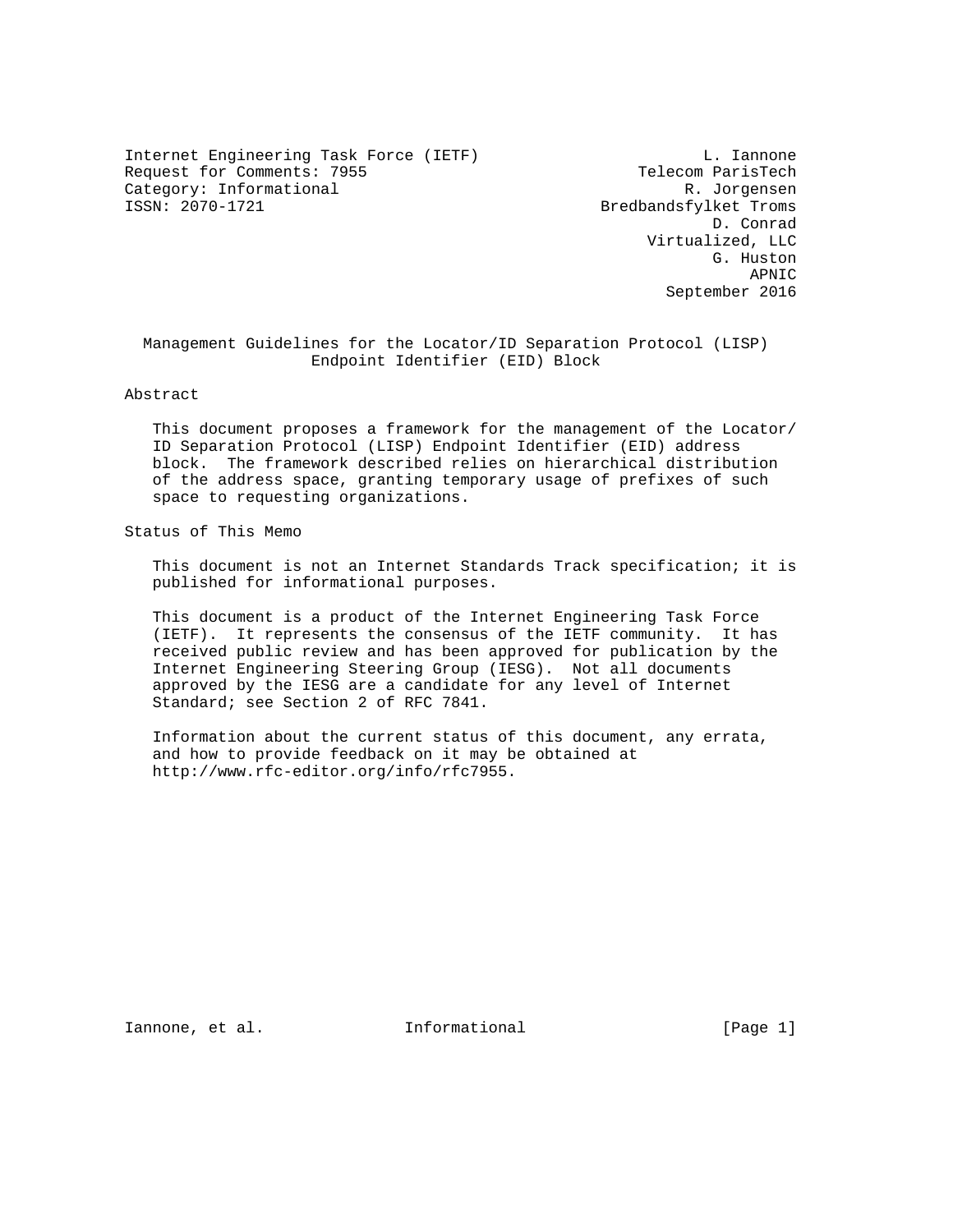## Copyright Notice

 Copyright (c) 2016 IETF Trust and the persons identified as the document authors. All rights reserved.

 This document is subject to BCP 78 and the IETF Trust's Legal Provisions Relating to IETF Documents (http://trustee.ietf.org/license-info) in effect on the date of publication of this document. Please review these documents carefully, as they describe your rights and restrictions with respect to this document. Code Components extracted from this document must include Simplified BSD License text as described in Section 4.e of the Trust Legal Provisions and are provided without warranty as described in the Simplified BSD License.

Table of Contents

| 2.             |                                                | 3  |
|----------------|------------------------------------------------|----|
|                |                                                | 3  |
| $4$ .          | EID Prefix Registration Policy                 | 3  |
| 5.             | EID Prefixes Registration Requirements         | 4  |
| б.             | EID Prefix Request Template                    | 4  |
| 7 <sub>1</sub> |                                                | 6  |
| 8 <sub>1</sub> |                                                | 6  |
| 9.             |                                                | 7  |
|                | 10. Procedures to be Followed by RIPE NCC      | 7  |
|                | - 8                                            |    |
|                | Normative References<br>11.1.                  | -8 |
|                | $\overline{8}$<br>11.2. Informative References |    |
|                | 10                                             |    |
|                | 10                                             |    |
|                |                                                |    |

## 1. Introduction

 The Locator/ID Separation Protocol (LISP [RFC6830]) and related mechanisms ([RFC6831], [RFC6832], [RFC6833], [RFC6834], [RFC6835], [RFC6836], [RFC6837]) separate the IP addressing space into two logical spaces, the Endpoint Identifier (EID) space and the Routing Locator (RLOC) space. The first space is used to identify communication endpoints, while the second is used to locate EIDs in the Internet routing infrastructure topology.

 [RFC7954] requests an IPv6 address block reservation exclusively for use as EID prefixes in the LISP experiment. The rationale, intent, size, and usage of the EID address block are described in [RFC7954].

Iannone, et al. 1nformational 1000 [Page 2]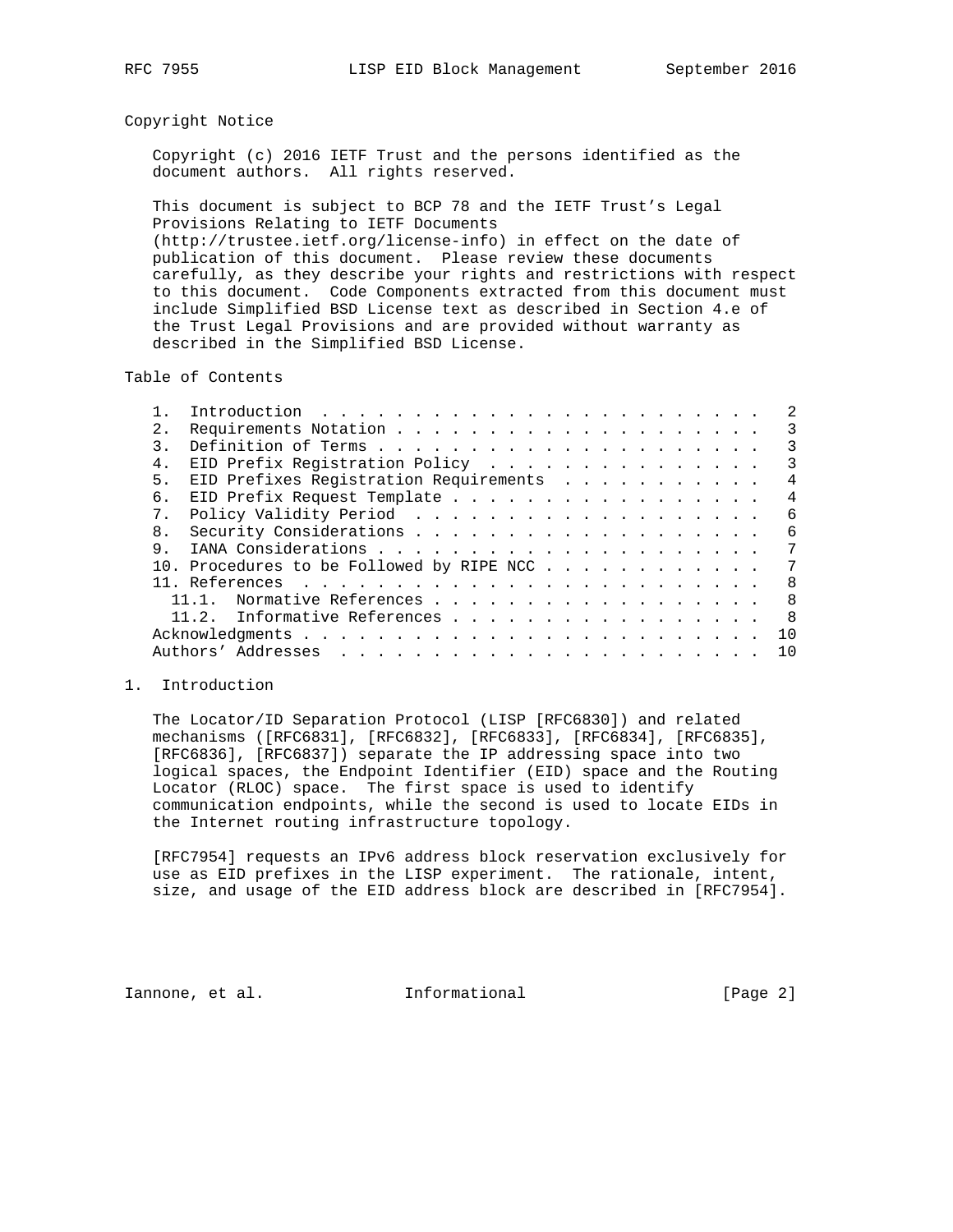This document proposes a management framework for the registration of EID prefixes from that block, allowing the requesting organization exclusive use of those EID prefixes limited to the duration of the LISP experiment.

2. Requirements Notation

 The key words "MUST", "MUST NOT", "REQUIRED", "SHALL", "SHALL NOT", "SHOULD", "SHOULD NOT", "RECOMMENDED", "MAY", and "OPTIONAL" in this document are to be interpreted as described in [RFC2119].

3. Definition of Terms

 This document does not introduce any new terms related to the set of LISP Specifications ([RFC6830], [RFC6831], [RFC6832], [RFC6833], [RFC6834], [RFC6835], [RFC6836], [RFC6837]), but assumes that the reader is familiar with the LISP terminology. [INTRO] provides an introduction to the LISP technology, including its terminology.

4. EID Prefix Registration Policy

 The request for registration of EID prefixes MUST be done under the following policies:

- 1. EID prefixes are made available in the reserved space on a temporary basis and for experimental uses. The requester of an experimental prefix MUST provide a short description of the intended use or experiment that will be carried out (see Section 6). If the prefix will be used for activities not documented in the original description, renewal of the registration may be denied.
- 2. EID prefix registrations MUST be renewed on a regular basis to ensure their use by active participants in the experiment. The registration period is 12 months. A renewal SHOULD NOT cause a change in the EID prefix registered in the previous request. The conditions of registration renewal are to be the same as the conditions of the first EID prefix registration request.
- 3. It is preferable that EID prefixes whose registrations have expired not be reused. When an EID prefix registration is removed from the registry, then the reuse of the EID prefix in a subsequent registration on behalf of a different end user should be avoided where possible. If the considerations of overall usage of the EID block prefix requires reuse of a previously registered EID prefix, then a minimum delay of at least one week between removal and subsequent registration SHOULD be applied by the registry operator.

Iannone, et al. 1nformational [Page 3]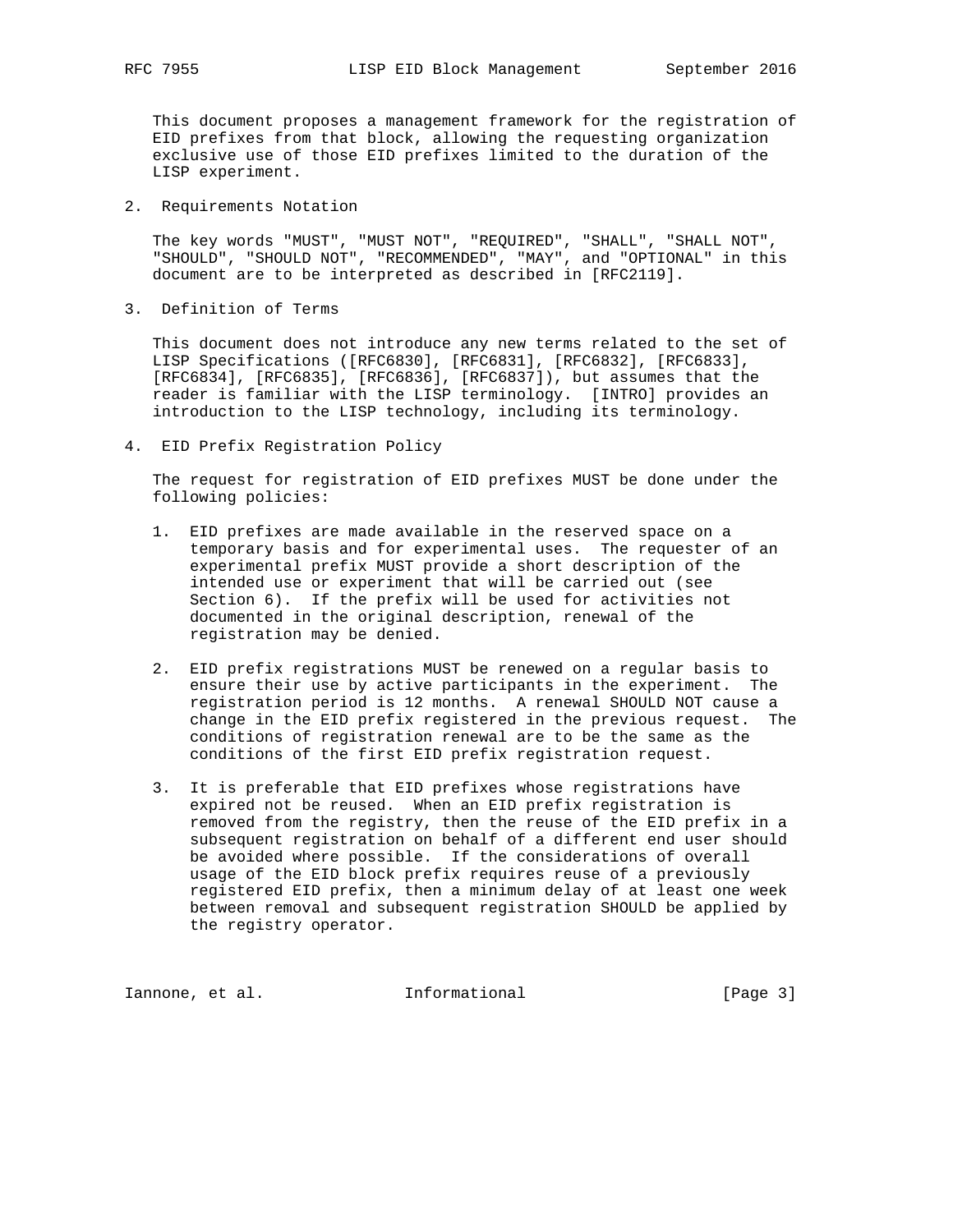- 4. When the reserved experimental LISP EID block expires, all EID prefix registrations expire as well. The further disposition of these prefixes and the associated registry entries are to be specified in the announcement of the cessation of this experiment.
- 5. EID Prefixes Registration Requirements

All EID prefix registrations MUST satisfy the following requirements:

- 1. All EID prefix registrations MUST use a globally unique EID prefix.
- 2. The EID prefix registration information, as specified in Section 6, MUST be collected upon initial registration and renewal, and made publicly available through interfaces allowing both the retrieval of specific registration details (search) and the enumeration of the entire registry contents (e.g., RDAP ([RFC7481]), WHOIS, HTTP, or similar access methods).
- 3. The registry operator MUST permit the delegation of EID prefixes in the reverse DNS space to holders of registered EID prefixes.
- 4. Anyone can obtain an entry in the EID prefix registry, on the understanding that the prefix so registered is for the exclusive use in the LISP experimental network, and that their registration details (as specified in Section 6) are openly published in the EID prefix registry.
- 6. EID Prefix Request Template

 The following is a basic request template for prefix registration to ensure a uniform process. This template is inspired by IANA's online "Private Enterprise Number (PEN) Request" form <http://pen.iana.org/pen/PenApplication.page>.

 Note that all details in this registration become part of the registry and will be published in the LISP EID Prefix Registry managed by RIPE NCC.

The EID Prefix Request template MUST at a minimum contain:

- 1. Organization (In the case of individuals requesting an EID prefix, this section can be left empty)
	- (a) Organization Name
	- (b) Organization Address

Iannone, et al. 1nformational 1000 [Page 4]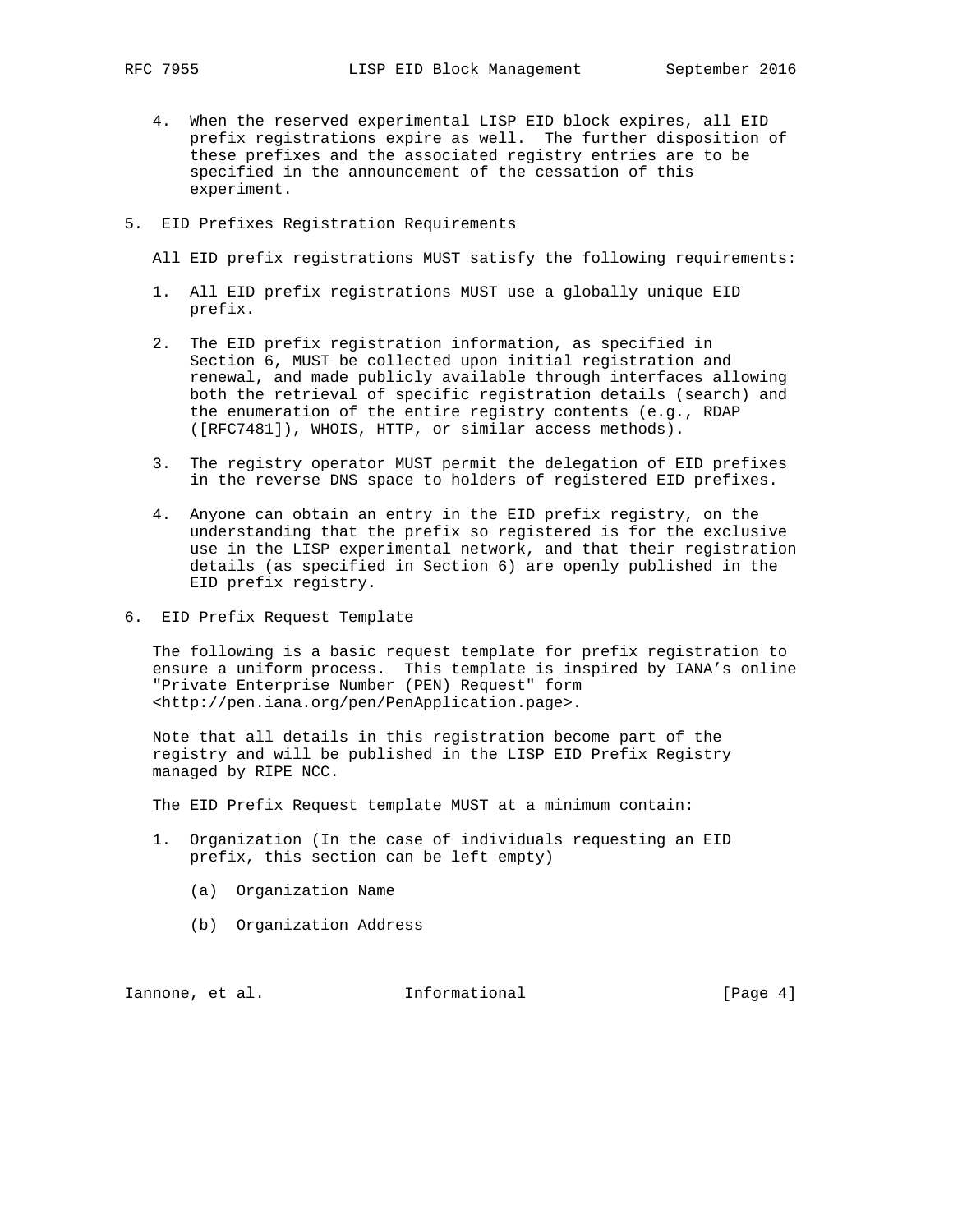- (c) Organization Phone
- (d) Organization Website
- 2. Contact Person (Mandatory)
	- (a) Name
	- (b) Address
	- (c) Phone
	- (d) Fax (optional)
	- (e) Email
- 3. EID Prefix Request (Mandatory)
	- (a) Prefix Size
		- + Expressed as an address prefix length.
	- (b) Prefix Size Rationale
	- (c) Lease Period
		- + Note well: All EID Prefix registrations will be valid until the earlier date of 12 months from the date of registration or August 2019.
		- + All registrations may be renewed by the applicant for further 12-month periods, ending on August 2019.
		- + According to the 3+3 year experimentation plan, defined in [RFC7954], all registrations MUST end by August 2019, unless the IETF community decides to grant a permanent LISP EID address block. In the latter case, registrations following the present document policy MUST end by August 2022 and a new policy (to be decided -- see Section 7) will apply thereafter.
- 4. Experiment Description
	- (a) Experiment and Deployment Description
	- (b) Interoperability with Existing LISP Deployments
	- (c) Interoperability with Legacy Internet

Iannone, et al. 1nformational 1000 [Page 5]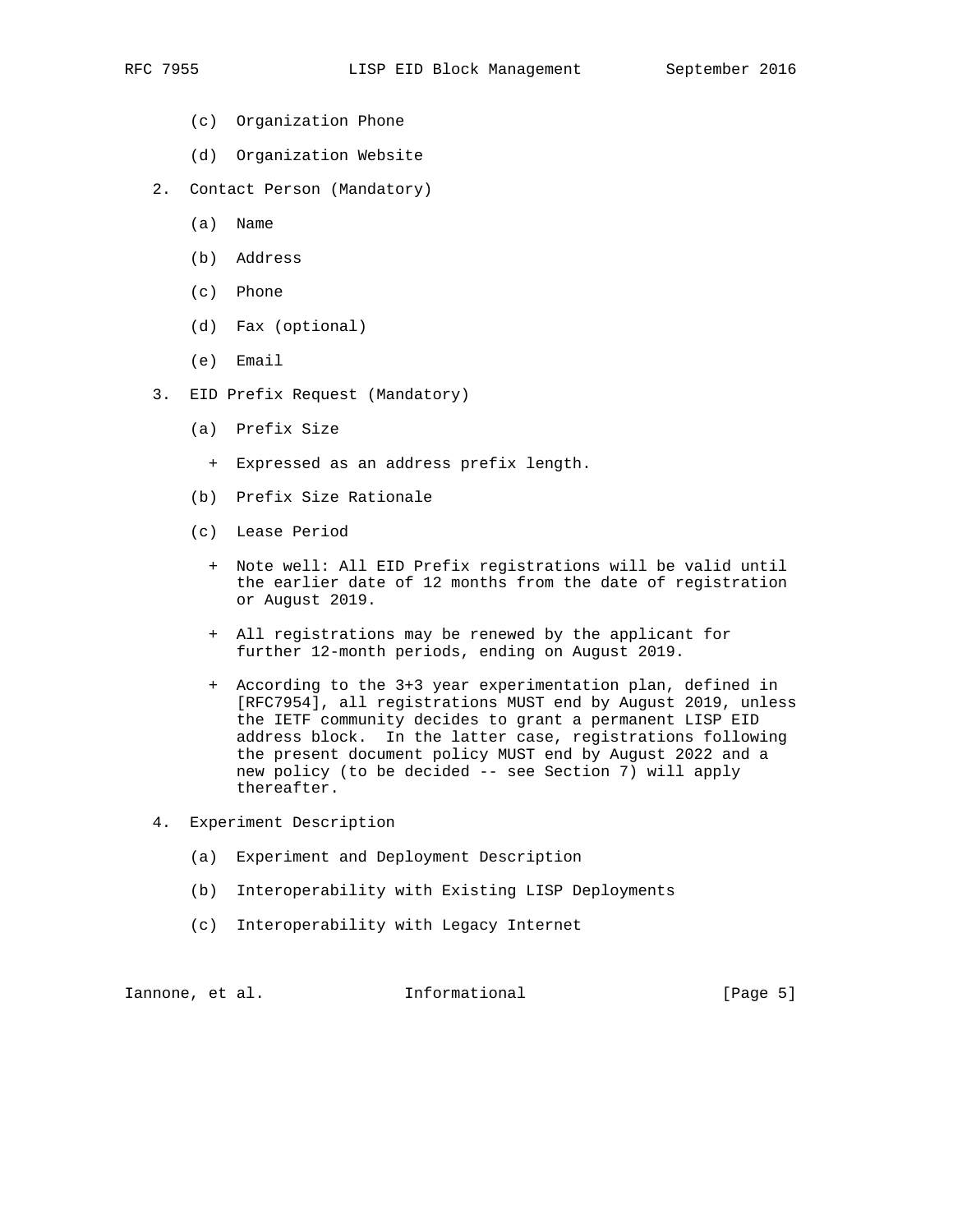- 5. Reverse DNS Servers (Optional)
	- (a) Name Server Name
	- (b) Name Server Address
	- (c) Name Server Name
	- (d) Name Server Address

(Repeat if necessary)

7. Policy Validity Period

 The policy outlined in the present document is tied to the existence of the experimental LISP EID block requested in [RFC7954] and is valid until August 2019.

 If the IETF decides to transform the block into a permanent allocation, the usage period reserved for the LISP EID block will be extended for three years (until August 2022) to allow time for the IETF to define, following the policies outlined in [RFC5226], the final size of the EID block and create a transition plan, while the policy in the present document will still apply.

 Note that, as stated in [RFC7954], the transition of the EID block into a permanent allocation has the potential to pose policy issues (as recognized in [RFC2860], Section 4.3); hence, discussion with the IANA, the Regional Internet Registry (RIR) communities, and the IETF community will be necessary to determine the appropriate policy for permanent EID prefix management, which will be effective after August 2022.

8. Security Considerations

 This document does not introduce new security threats in the LISP architecture nor in the Legacy Internet architecture.

 For accountability reasons and in line with the security considerations in [RFC7020], each registration request MUST contain accurate information about the requesting entity (company, institution, individual, etc.) and valid and accurate contact information of a referral person (see Section 6).

Iannone, et al. 1nformational 1000 [Page 6]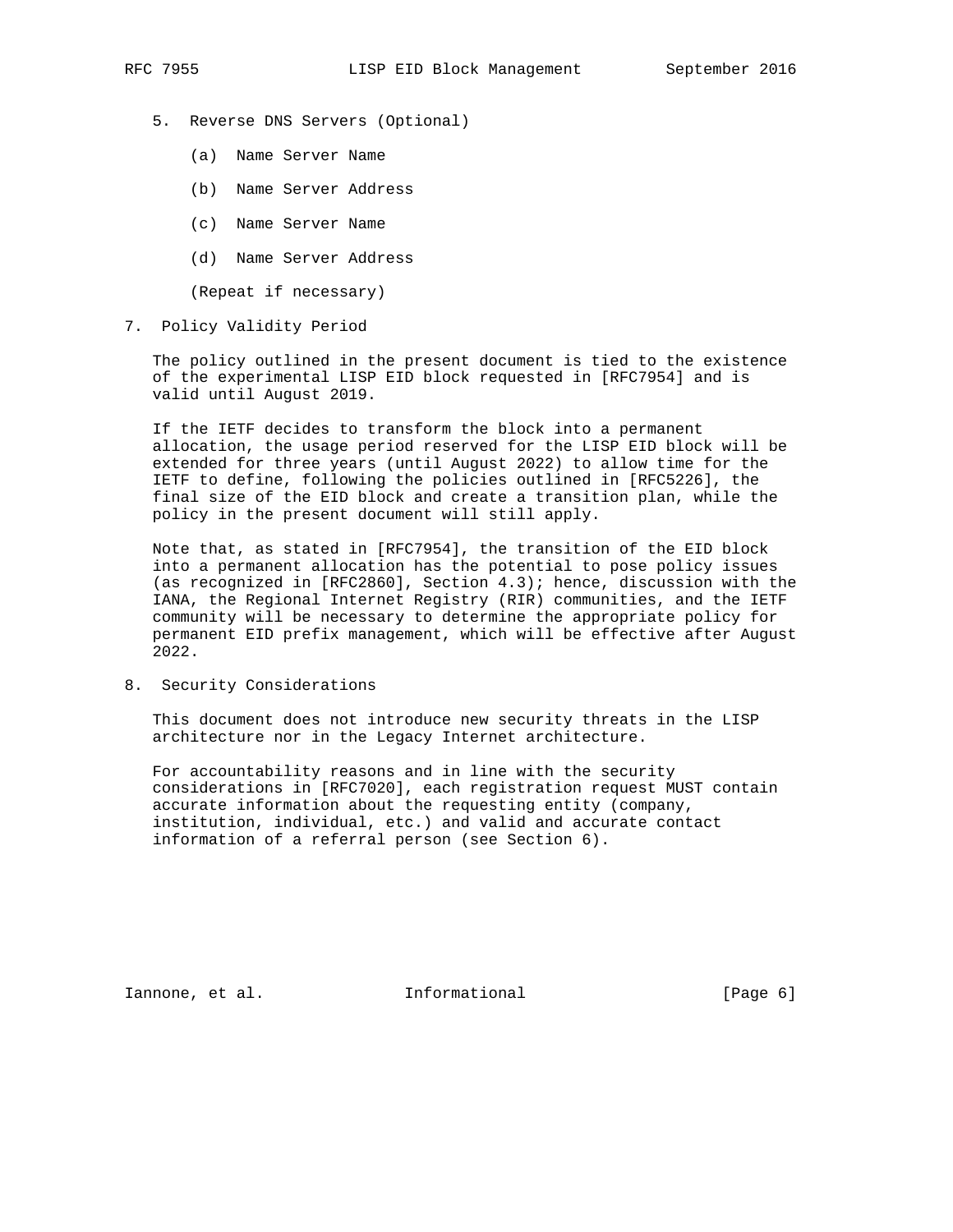## 9. IANA Considerations

 IANA allocated the following IPv6 address block for experimental use as the LISP EID prefix [RFC7954]:

- o Address Block: 2001:5::/32
- o Name: EID Space for LISP
- o RFC: [RFC7954]
- o Further details are at: www.iana.org/assignments/iana-ipv6 special-registry

 To grant requesting organizations and individuals exclusive use of EID prefixes out of this reserved block (limited to the duration of the LISP experiment as outlined in Section 7), there is an operational requirement for an EID registration service.

 Provided that the policies and requirements outlined in Sections 4, 5, and 6 are satisfied, EID prefix registration is accorded based on a "First Come First Served" basis.

 There is no hard limit to the number of registrations an organization or individual can submit, as long as the information described in Section 6 is provided, in particular point 4: "Experiment Description".

 For the duration defined in [RFC7954], RIPE NCC will manage the LISP EID prefix as described herein. Therefore, this document has no IANA actions.

10. Procedures to be Followed by RIPE NCC

 RIPE NCC will provide the registration service following the EID Prefix Registration Policy (Section 4) and the EID Prefix Registration Requirements (Section 5) provided in this document. The request form provided by RIPE NCC will include at least the information from the template in Section 6. RIPE NCC will make all received requests publicly available. While this document does not suggest any minimum allocation size; RIPE NCC is allowed to introduce such a minimum size for management purposes.

Iannone, et al. 1nformational 1000 [Page 7]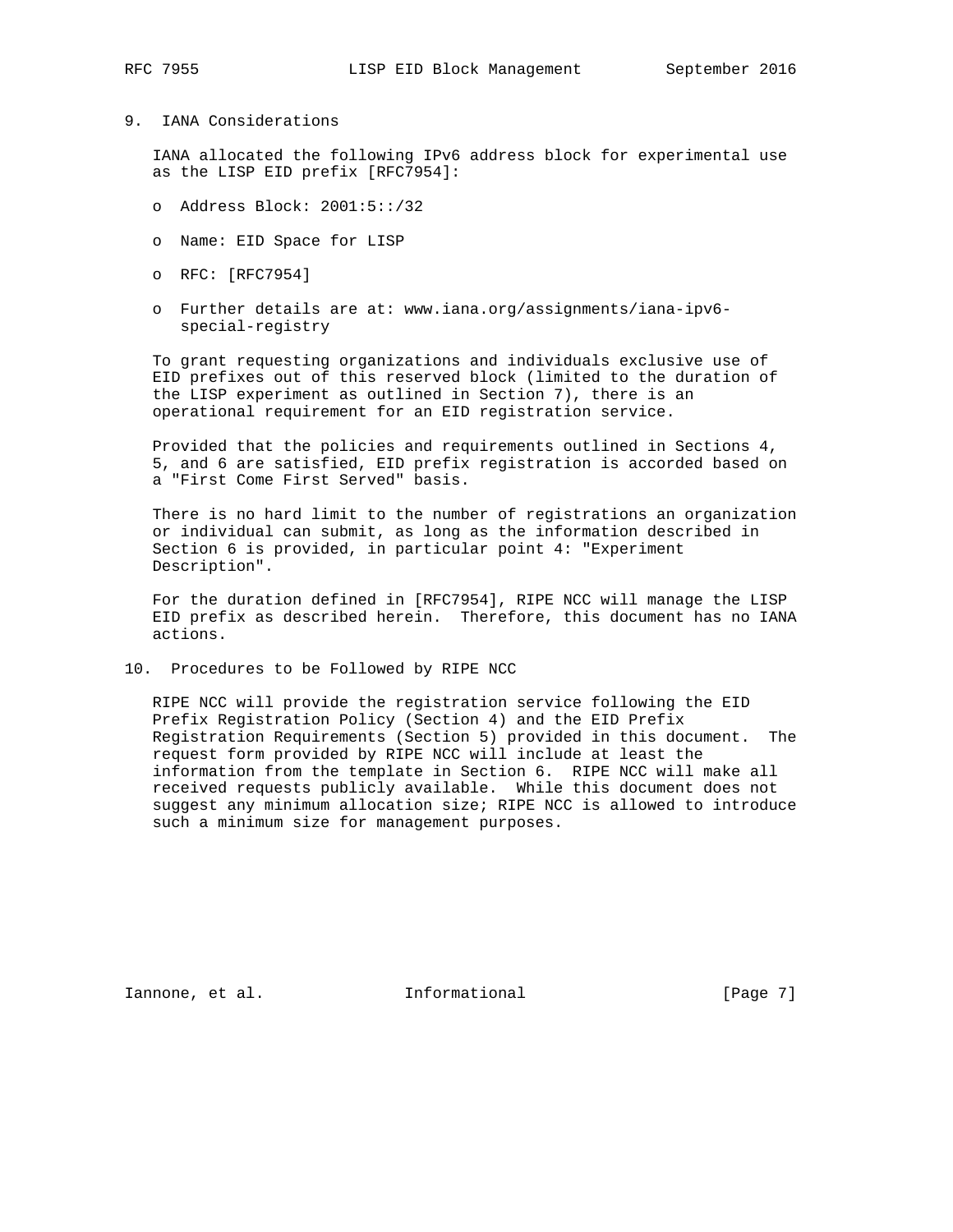## 11. References

- 11.1. Normative References
	- [RFC2119] Bradner, S., "Key words for use in RFCs to Indicate Requirement Levels", BCP 14, RFC 2119, DOI 10.17487/RFC2119, March 1997, <http://www.rfc-editor.org/info/rfc2119>.
	- [RFC5226] Narten, T. and H. Alvestrand, "Guidelines for Writing an IANA Considerations Section in RFCs", BCP 26, RFC 5226, DOI 10.17487/RFC5226, May 2008, <http://www.rfc-editor.org/info/rfc5226>.
	- [RFC7954] Iannone, L., Lewis, D., Meyer, D., and V. Fuller, "Locator/ID Separation Protocol (LISP) Endpoint Identifier (EID) Block", RFC 7954, DOI 10.17487/RFC7954, September 2016, <http://www.rfc-editor.org/info/rfc7954>.
- 11.2. Informative References
	- [INTRO] Cabellos-Aparicio, A. and D. Saucez, "An Architectural Introduction to the Locator/ID Separation Protocol (LISP)", Work in Progress, draft-ietf-lisp-introduction- 13, April 2015.
	- [RFC2860] Carpenter, B., Baker, F., and M. Roberts, "Memorandum of Understanding Concerning the Technical Work of the Internet Assigned Numbers Authority", RFC 2860, DOI 10.17487/RFC2860, June 2000, <http://www.rfc-editor.org/info/rfc2860>.
	- [RFC6830] Farinacci, D., Fuller, V., Meyer, D., and D. Lewis, "The Locator/ID Separation Protocol (LISP)", RFC 6830, DOI 10.17487/RFC6830, January 2013, <http://www.rfc-editor.org/info/rfc6830>.
	- [RFC6831] Farinacci, D., Meyer, D., Zwiebel, J., and S. Venaas, "The Locator/ID Separation Protocol (LISP) for Multicast Environments", RFC 6831, DOI 10.17487/RFC6831, January 2013, <http://www.rfc-editor.org/info/rfc6831>.
	- [RFC6832] Lewis, D., Meyer, D., Farinacci, D., and V. Fuller, "Interworking between Locator/ID Separation Protocol (LISP) and Non-LISP Sites", RFC 6832, DOI 10.17487/RFC6832, January 2013, <http://www.rfc-editor.org/info/rfc6832>.

Iannone, et al. 1nformational 1000 [Page 8]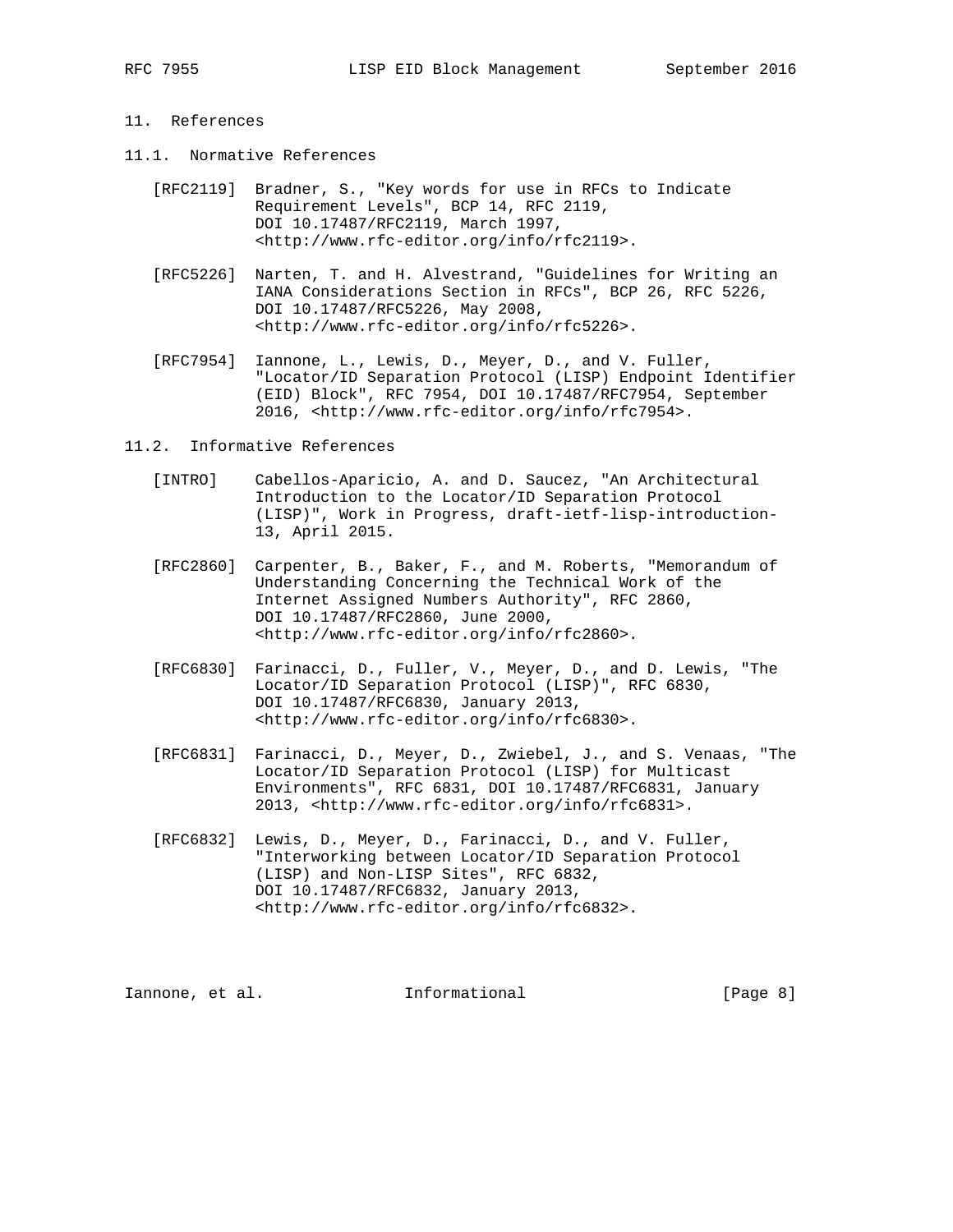- [RFC6833] Fuller, V. and D. Farinacci, "Locator/ID Separation Protocol (LISP) Map-Server Interface", RFC 6833, DOI 10.17487/RFC6833, January 2013, <http://www.rfc-editor.org/info/rfc6833>.
- [RFC6834] Iannone, L., Saucez, D., and O. Bonaventure, "Locator/ID Separation Protocol (LISP) Map-Versioning", RFC 6834, DOI 10.17487/RFC6834, January 2013, <http://www.rfc-editor.org/info/rfc6834>.
- [RFC6835] Farinacci, D. and D. Meyer, "The Locator/ID Separation Protocol Internet Groper (LIG)", RFC 6835, DOI 10.17487/RFC6835, January 2013, <http://www.rfc-editor.org/info/rfc6835>.
- [RFC6836] Fuller, V., Farinacci, D., Meyer, D., and D. Lewis, "Locator/ID Separation Protocol Alternative Logical Topology (LISP+ALT)", RFC 6836, DOI 10.17487/RFC6836, January 2013, <http://www.rfc-editor.org/info/rfc6836>.
- [RFC6837] Lear, E., "NERD: A Not-so-novel Endpoint ID (EID) to Routing Locator (RLOC) Database", RFC 6837, DOI 10.17487/RFC6837, January 2013, <http://www.rfc-editor.org/info/rfc6837>.
- [RFC7020] Housley, R., Curran, J., Huston, G., and D. Conrad, "The Internet Numbers Registry System", RFC 7020, DOI 10.17487/RFC7020, August 2013, <http://www.rfc-editor.org/info/rfc7020>.
- [RFC7481] Hollenbeck, S. and N. Kong, "Security Services for the Registration Data Access Protocol (RDAP)", RFC 7481, DOI 10.17487/RFC7481, March 2015, <http://www.rfc-editor.org/info/rfc7481>.

Iannone, et al. 1nformational 1000 [Page 9]